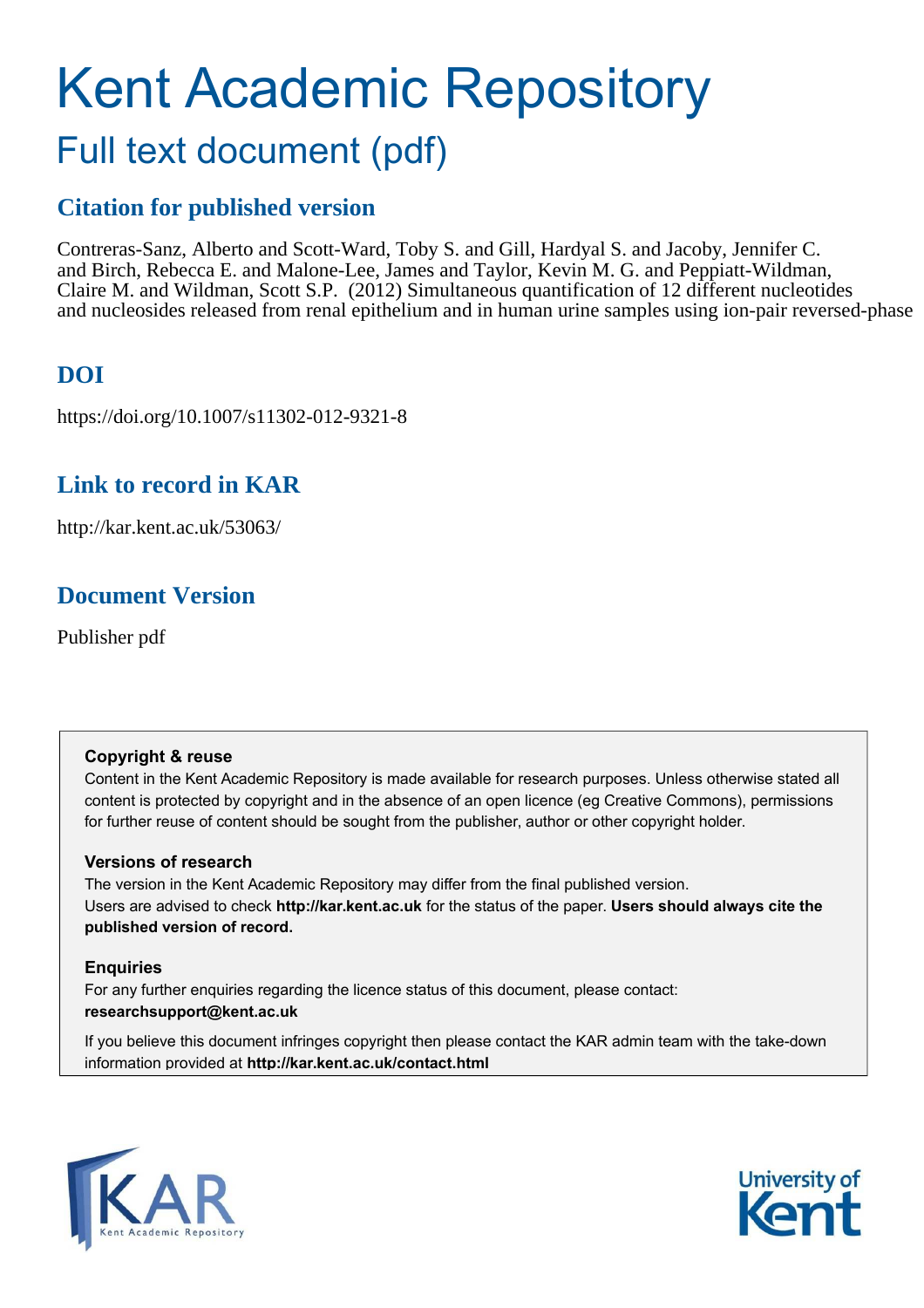#### ORIGINAL ARTICLE

## Simultaneous quantification of 12 different nucleotides and nucleosides released from renal epithelium and in human urine samples using ion-pair reversed-phase HPLC

Alberto Contreras-Sanz . Toby S. Scott-Ward . Hardyal S. Gill · Jennifer C. Jacoby · Rebecca E. Birch · James Malone-Lee · Kevin M. G. Taylor · Claire M. Peppiatt-Wildman · Scott S. P. Wildman

Received: 9 May 2012 /Accepted: 29 May 2012 / Published online: 16 June 2012  $\odot$  The Author(s) 2012. This article is published with open access at Springerlink.com

Abstract Nucleotides and nucleosides are not only involved in cellular metabolism but also act extracellularly via P1 and P2 receptors, to elicit a wide variety of physiological and pathophysiological responses through paracrine and autocrine signalling pathways. For the first time, we have used an ion-pair reversed-phase high-performance liquid chromatography ultraviolet (UV)-coupled method to rapidly and simultaneously quantify 12 different nucleotides and nucleosides (adenosine triphosphate, adenosine diphosphate, adenosine monophosphate, adenosine, uridine triphosphate, uridine diphosphate, uridine monophosphate,

Alberto Contreras-Sanz and Toby S. Scott-Ward contributed equally.

Electronic supplementary material The online version of this article (doi:[10.1007/s11302-012-9321-8\)](http://dx.doi.org/10.1007/s11302-012-9321-8) contains supplementary material, which is available to authorized users.

A. Contreras-Sanz : H. S. Gill : K. M. G. Taylor Department of Pharmaceutics, UCL School of Pharmacy, London WC1N 1AX, UK

T. S. Scott-Ward  $(\boxtimes) \cdot R$ . E. Birch  $\cdot$  C. M. Peppiatt-Wildman  $\cdot$ S. S. P. Wildman  $(\boxtimes)$ Medway School of Pharmacy, The Universities of Kent and Greenwich at Medway, Chatham Maritime, Kent ME4 4TB, UK e-mail: t.s.scott-ward@kent.ac.uk e-mail: s.s.wildman@kent.ac.uk

J. C. Jacoby Faculty of Life Sciences, London Metropolitan University, London N7 8DB, UK

J. Malone-Lee Research Centre for Clinical Science and Technology, UCL, London N19 5LW, UK

uridine, guanosine triphosphate, guanosine diphosphate, guanosine monophosphate, guanosine): (1) released from a mouse renal cell line (M1 cortical collecting duct) and (2) in human biological samples (i.e., urine). To facilitate analysis of urine samples, a solid-phase extraction step was incorporated (overall recovery rate ≥98 %). All samples were analyzed following injection (100 μl) into a Synergi Polar-RP 80 Å (250 $\times$ 4.6 mm) reversed-phase column with a particle size of 10 μm, protected with a guard column. A gradient elution profile was run with a mobile phase (phosphate buffer plus ion-pairing agent tetrabutylammonium hydrogen sulfate; pH 6) in 2–30 % acetonitrile  $(v/v)$  for 35 min (including equilibration time) at 1 ml min−<sup>1</sup> flow rate. Eluted compounds were detected by UV absorbance at 254 nm and quantified using standard curves for nucleotide and nucleoside mixtures of known concentration. Following validation (specificity, linearity, limits of detection and quantitation, system precision, accuracy, and intermediate precision parameters), this protocol was successfully and reproducibly used to quantify picomolar to nanomolar concentrations of nucleosides and nucleotides in isotonic and hypotonic cell buffers that transiently bathed M1 cells, and urine samples from normal subjects and overactive bladder patients.

Keywords Nucleotide . Nucleoside . HPLC . Solid-phase extraction . Ion-pair agent . Urine samples

#### Introduction

Extracellular nucleotides and nucleosides are released by most mammalian cells following mechanical and chemical stimuli, and in response to pathophysiological states such as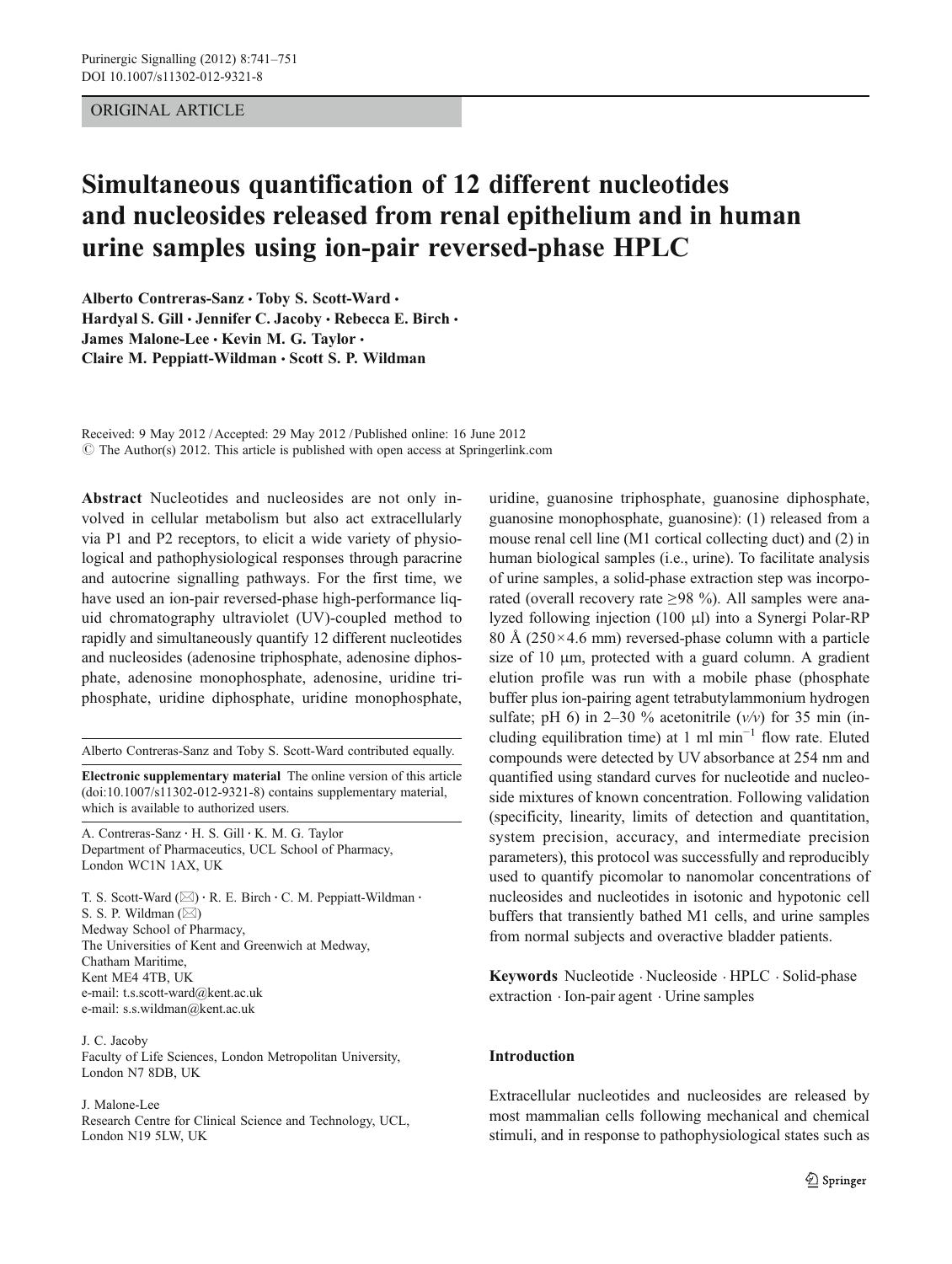<span id="page-2-0"></span>inflammation and hypoxia [\[1](#page-8-0)]. Although numerous release mechanisms have been proposed to date [[2,](#page-8-0) [3\]](#page-8-0), these have proved challenging to define due to technical problems associated with quantifying nucleotide and nucleoside release. Once released, these molecules act at plasma membrane-bound purinoceptors (P1R and P2R) to initiate a sequence of downstream processes within the cell. The P1R family comprises four receptor subtypes (A1, 2A, 2B, 3), whereas the P2R family is divided into seven P2X subunits (P2X1–7) that form homo- or heteromeric ion channels and eight P2Y subtypes (P2Y1, P2Y2, P2Y4, P2Y6, and P2Y11–14), all G protein-coupled receptors [\[4](#page-8-0)]. Both P1R and P2R receptors are involved in a wide variety of physiological and pathophysiological processes in multiple organ systems ranging from digestion to neurotransmission, smooth muscle contraction, immune response, inflammation, and pain sensation [\[5](#page-8-0)]. Moreover, extracellular nucleotide and nucleoside signalling plays a key regulatory role in the kidney, especially in renal collecting duct tubular transport, and in regulating the medullary microcirculation [\[6](#page-9-0)–[8](#page-9-0)].

In the bladder, nucleotides and nucleosides play an important role in sensing bladder filling and the ensuing detrusor muscle contraction that determines bladder voiding [\[9](#page-9-0)]. Interestingly, altered nucleotide and nucleoside signalling is thought to underlie pathological conditions of the bladder, such as overactive bladder (OAB) [[10](#page-9-0)–[12](#page-9-0)], interstitial cystitis [\[13](#page-9-0), [14\]](#page-9-0), and benign prostatic hyperplasia [\[10](#page-9-0)]. To date, the majority of studies have focused on the actions of adenosine (Ado) and adenosine triphosphate (ATP) on P1Rs and P2Rs, respectively, with little attention to other extracellular nucleotides or nucleosides. This is most likely due to due to the lack of appropriate assays to assess their concentration and/or biological function. Given that, like ATP and Ado, many of these other molecules are similarly degraded by endogenous ectonucleotidases and also exert their effect following binding to P1Rs and P2Rs [\[15](#page-9-0)–[17](#page-9-0)], it is also important to investigate their extracellular concentration in model cell culture systems and biological samples such as blood and/or urine.

ATP concentration has historically been measured using the established luciferin–luciferase luminescence assay technique [\[18](#page-9-0)], which is highly sensitive and appropriate for measuring localized ATP. However, alternative analytical methods exist, including chromatographic systems such as high-performance liquid chromatography (HPLC) attached to a UV detector (HPLC-UV) [\[19](#page-9-0)–[21](#page-9-0)], or liquid chromatography coupled to mass spectrometers (LC-MS) [\[22](#page-9-0)–[25](#page-9-0)]. While disparity continues between the concentration of ATP measured close to the cell surface and that in the bulk extracellular phase, nanomolar or higher concentrations of a range of extracellular nucleotides and nucleosides have now been measured in a variety of systems including cultured cells [[22\]](#page-9-0), isolated tissues [[21\]](#page-9-0), food substances

[\[20](#page-9-0), [23,](#page-9-0) [24](#page-9-0)], fungi [[25\]](#page-9-0), and biological samples [[19\]](#page-9-0). Despite this and recent studies describing ATP as a useful biomarker for certain diseases [[10](#page-9-0)–[14\]](#page-9-0), the importance of other nucleotides and nucleosides remains largely unexplored, as indeed does their precise role in the physiology or pathophysiology of other organs or systems. Simultaneous quantification of ATP, adenosine diphosphate (ADP), adenosine monophosphate (AMP), Ado, guanosine triphosphate (GTP), guanosine diphosphate (GDP), guanosine monophosphate (GMP), guanosine (Gua), uridine triphosphate (UTP), uridine diphosphate (UDP), uridine monophosphate (UMP), and uridine (Uri) cannot be performed using the luciferin–luciferase assay, and, despite their known biological function, quantification of extracellular nucleotide/nucleoside concentrations in cell culture buffers or urine samples using a HPLC-UV-coupled system has yet to be reported.

The aim of this investigation was to develop a simple, fast, reliable, and reproducible method for quantifying up to 12 different nucleotides and nucleosides in samples of varying complexity (i.e., cell buffers and human urine samples). Specifically, we sought to determine whether differences in nucleotide and nucleoside concentrations could be detected between: (1) an isotonic and hypotonic buffer solution that transiently bathed M1 cells and (2) urine samples from OAB patients and non-OAB control subjects. The ion-pair reversed-phase, UV-coupled HPLC method described here was validated and successfully applied to quantify extracellular nucleotide and nucleoside concentrations in the above samples. This technique has the potential to be used not only in studies of lower urinary tract function under normal and disease states but also to assess changes in nucleotide and nucleoside levels in other biological and non-biological samples.

#### Experimental

#### Chemicals and reagents

ATP, ADP, AMP, Ado, GTP, GDP, GMP, Gua, UTP, UDP, UMP, Uri, ethanolamine, phosphoric acid, tetrabutylammonium hydrogen sulfate (TBAHS), K2HPO<sub>4</sub>, HClO<sub>4</sub>, NaCl, KCl, CaCl<sub>2</sub>, MgCl<sub>2</sub>, NaHCO<sub>3</sub>, HEPES, orthophosphoric acid, glucose, fetal bovine serum (FBS), penicillin/streptomycin, and sodium selenite/insulin/transferrin/ethanolamine were all obtained from Sigma-Aldrich (Poole, UK). HPLCgrade acetonitrile (ACN) and methanol were obtained from Fisher Scientific (Loughborough, UK). Dulbecco's modified Eagle's cell culture media (DMEM) was purchased from Invitrogen (Paisley, UK). Creatinine was measured using a modified Jaffe method (R&D Systems, Abingdon, UK). Deionized water  $(dH<sub>2</sub>O)$  was produced in-house.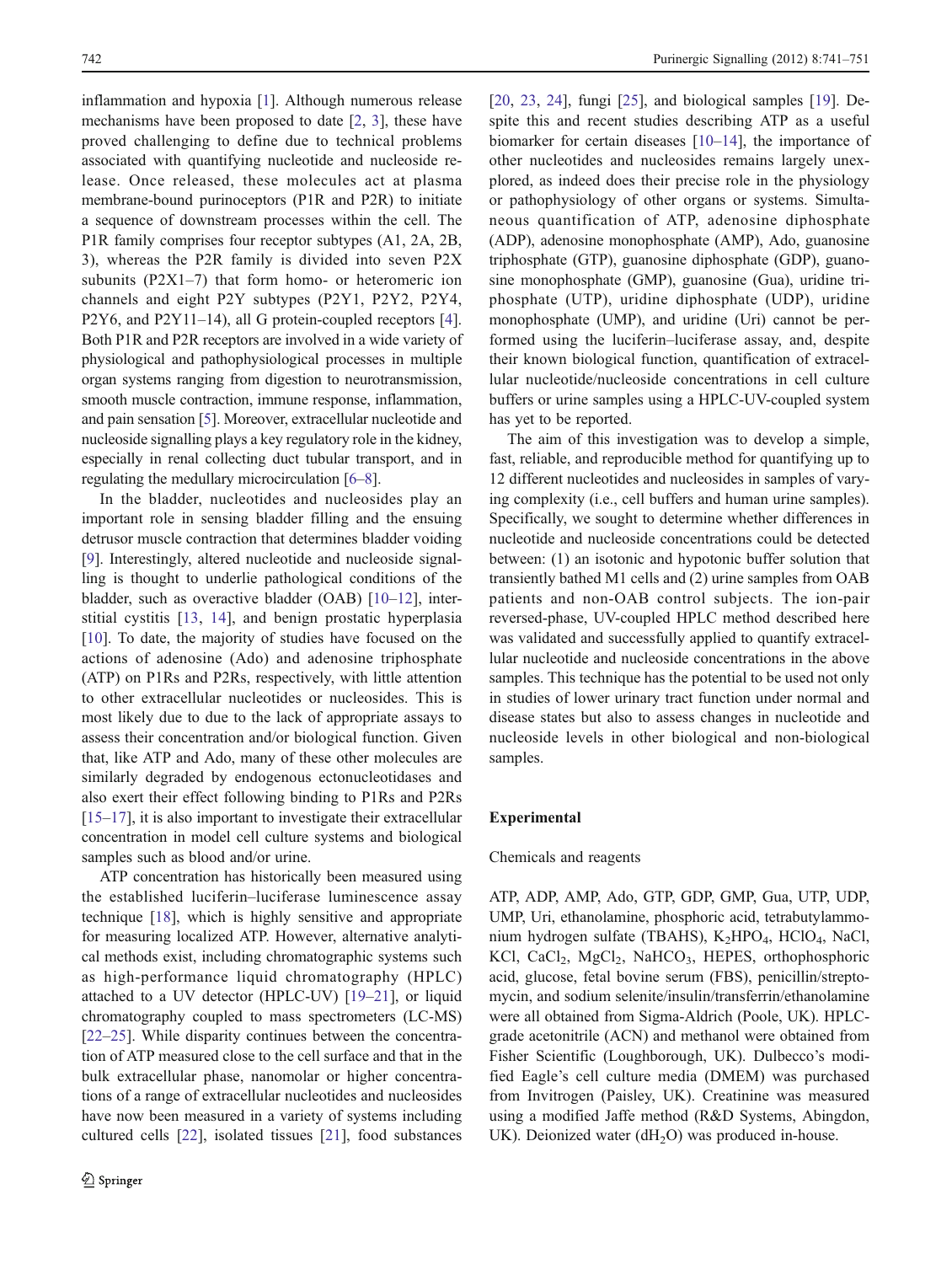Apparatus and chromatographic conditions

The HPLC setup was formed of an Agilent 1200 series autosampler (G1329A), column oven (G1316A), degasser (G1379A), quaternary pump (G1311A), and UV detector (G1314B). Instrumental control, data acquisition, and processing were all carried out using ChemStation software (Agilent Technologies, Wokingham, UK).

A Synergi Polar-RP 80 Å 250×4.6 mm column fitted with a Synergi Polar-RP 80 Å guard column (Phenomenex, Macclesfield, UK) was used for chromatographic separation. The column was kept at 40 °C, and the detection absorption wavelength set at 254 nm. Strata X solid-phase extraction (SPE) cartridges (30 mg ml<sup>-1</sup>) were purchased from Phenomenex (Macclesfield, UK).

The mobile phase was adapted from a previous study [\[21](#page-9-0)] and consisted of a gradient mix of phosphate buffer (39 mM K<sub>2</sub>HPO<sub>4</sub>, 26 mM KH<sub>2</sub>PO<sub>4</sub>, and 10 mM TBAHS; solution A) adjusted to pH 6.0 with orthophosphoric acid and ACN (solution B) at concentrations that varied from 2 % to 30 % over the duration of the HPLC run as follows: 0 min (98 % solution A, 2 % solution B), 10 min (92 % solution A,  $8\%$  solution B), 20 min (70 % solution A, 30 % solution B),  $20.5$  min (98 % solution A, 2 % solution B), 35 min (98 % solution A, 2 % solution B). The flow rate was set at 1 ml min<sup>-1</sup>, and an injection volume of 100  $\mu$ l was used for all analyzed samples. The column was conditioned for 15 min prior to running the first and subsequent samples, by applying phosphate buffer in 2 % ACN to the column. Samples were kept at room temperature in the autosampler for no longer than 12-h before injection. Analyte stability was tested and showed no significant degradation over 12-h (not shown). To elute all remaining compounds from the column and increase its lifetime, the column was washed at the end of each sequence for 20 min using a gradient of ACN (2–50 %) in phosphate buffer. All compounds were identified on the basis of their retention time (Table [1](#page-2-0)).

Preparation of standard and working solutions

All solutions were assayed in 2 ml amber glass HPLC vials (Chromacol, Welwyn Garden City, UK) with inserts if necessary. Buffers were made up daily and kept at 4 °C until required. Stock solutions containing all nucleotides and nucleosides were prepared in  $dH_2O$  at a concentration of 50 μg ml−<sup>1</sup> , and appropriate serial dilutions were made, to the lowest limit of detection (LoD). Original stock solutions were stable for up to 3 months when stored in the dark at −20 °C. For each experiment, serial dilutions of all standard analytes were freshly prepared from frozen stock (50  $\mu$ g ml<sup>-1</sup>). To obtain the standard curves necessary for determining unknown sample concentrations for all compounds, standards were separated in parallel with all experimental samples. To ensure accuracy and precision of the method was maintained, working standard solutions of all 12 nucleotides and nucleosides were used to "spike" cell/urine media samples. Duplicate injections were performed for all assays.

Cell buffer and patient urine samples

Immortalized M1 cells were used from passage 25 to 30 and maintained in six-well plates in DMEM media supplemented with: FBS (5 %), penicillin (100 units ml<sup>-1</sup>), streptomycin (100 μg ml<sup>-1</sup>), insulin (6.7 ng ml<sup>-1</sup>), transferrin (5.5 μg ml<sup>-1</sup>), selenium (5.5 μg ml<sup>-1</sup>), and ethanolamine (2 μg ml<sup>-1</sup>), in a humidified incubator at 37 °C and 5 %  $CO<sub>2</sub>/95$  %  $O<sub>2</sub>$  atmosphere. Media was refreshed every 48 h, and cells were passaged when confluent (approximately every 4 days). Experiments were only performed using confluent cells. Cell media volume and buffer treatments were kept constant at 1 ml well−<sup>1</sup> . In order to normalize nucleotide release (nmol mg−<sup>1</sup> protein), cells were lysed after experimentation and the protein levels quantified. For comparison purposes, cells were treated with either an isotonic physiological buffer (in mM: 132.5 NaCl, 3.5 KCl, 1 CaCl<sub>2</sub>, 1 MgCl<sub>2</sub>,

| Analyte    | Retention time (min) | Slope | Intercept | $r^2$  | LoD                       | LoQ                       |
|------------|----------------------|-------|-----------|--------|---------------------------|---------------------------|
| <b>ATP</b> | 21.8                 | 1,219 | 0.89      | 0.9984 | $2.70(0.27 \text{ pmol})$ | $9.03(0.90 \text{ pmol})$ |
| ADP        | 18.7                 | 1,343 | 1.91      | 0.9996 | $2.67(0.26 \text{ pmol})$ | 8.91 (0.89 pmol)          |
| AMP        | 12.3                 | 1,978 | 1.52      | 0.9999 | $2.50(0.24 \text{ pmol})$ | $8.02(0.80 \text{ pmol})$ |
| Ado        | 8.7                  | 3,245 | 0.41      | 0.9962 | $0.89(0.08 \text{ pmol})$ | $2.97(0.29 \text{ pmol})$ |
| <b>GTP</b> | 20.5                 | 1,340 | 1.40      | 0.9996 | $1.93(0.19 \text{ pmol})$ | $6.44(0.64 \text{ pmol})$ |
| <b>GDP</b> | 14.4                 | 1,853 | 12.59     | 0.9971 | $1.44$ (0.14 pmol)        | $4.83$ (0.48 pmol)        |
| <b>GMP</b> | 7.7                  | 2,124 | 12.08     | 0.9999 | $2.07(0.20 \text{ pmol})$ | $6.90(0.69 \text{ pmol})$ |
| Gua        | 5.5                  | 3,266 | 88.66     | 0.9993 | $1.73$ (0.17 pmol)        | 5.76 (0.57 pmol)          |
| <b>UTP</b> | 20.8                 | 687   | 0.88      | 0.9995 | $4.32(0.43 \text{ pmol})$ | 14.42 (1.44 pmol)         |
| <b>UDP</b> | 13.2                 | 728   | 1.03      | 0.9998 | $4.56(0.45 \text{ pmol})$ | $15.22$ (1.52 pmol)       |
| <b>UMP</b> | 6.7                  | 1,544 | 11.10     | 0.9998 | $3.17(0.31 \text{ pmol})$ | $10.58$ (1.05 pmol)       |
| Uri        | 4.5                  | 1,215 | 50.76     | 0.9880 | $4.23$ (0.42 pmol)        | 14.13 (1.41 pmol)         |

Table 1 Analytical data for nucleotide and nucleoside detection. LoD and LoQ are expressed in nanomolars (nM) and picomoles (pmol) per 100 μl of sample, in parenthesis. Data are the mean of five separate experiments  $(n=5)$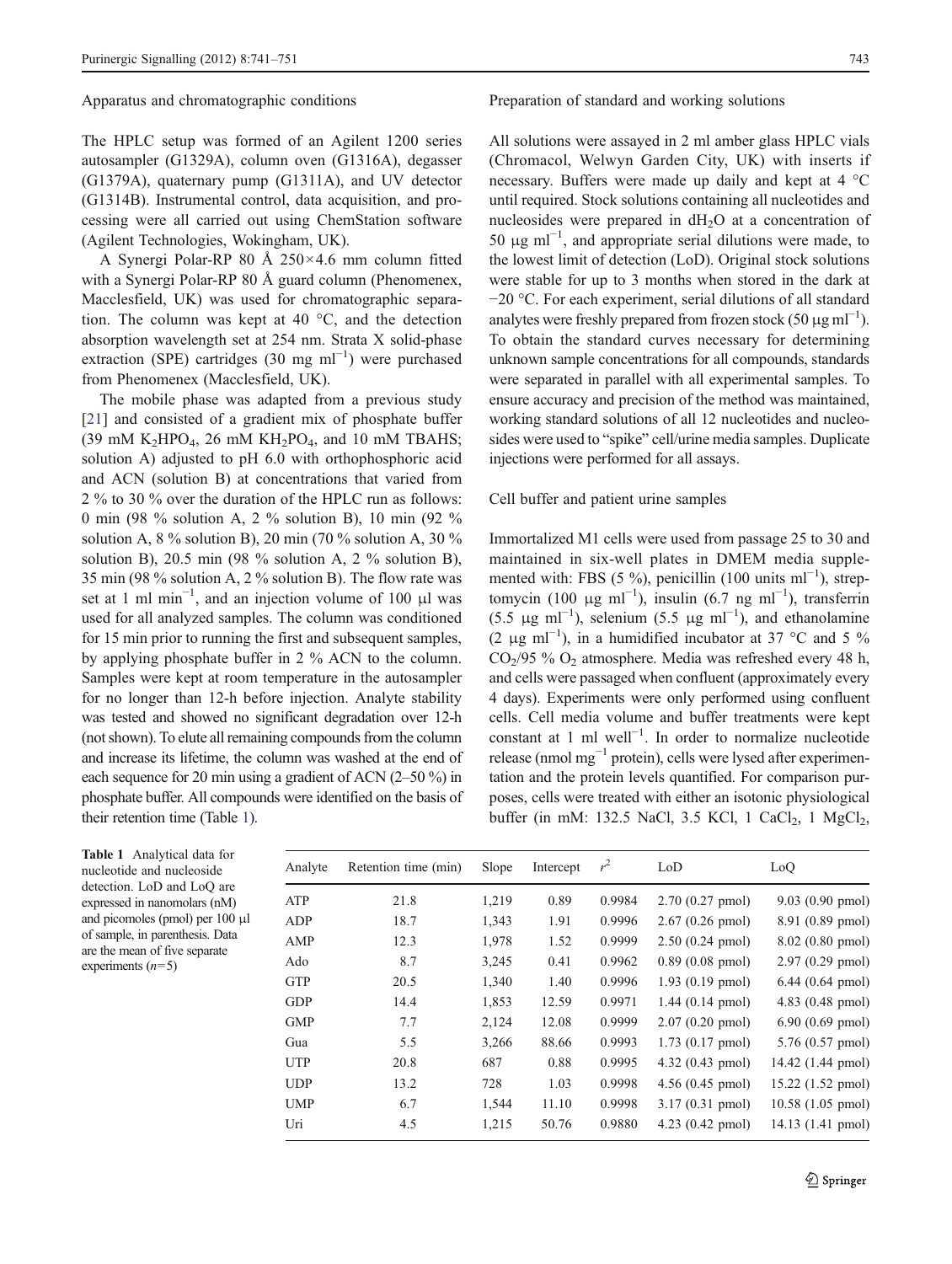<span id="page-4-0"></span>NaHCO<sub>3</sub>, 10 HEPES, 5 glucose; pH 7.4) or a hypotonic buffer  $(in \, mM: 72.5 \, NaCl, 3.5 \, KCl, 1 \, mM \, CaCl<sub>2</sub>, 1 \, MgCl<sub>2</sub>,$ NaHCO<sub>3</sub>, 10 HEPES, 5 glucose; pH 7.4), to stimulate further release of nucleotides and/or nucleosides. These experiments were carried out by (1) removing the media, (2) adding either an isotonic or hypotonic buffer onto the wells, and (3) immediately removing and snap-freezing the buffer, to −80 °C until further analysis. All steps were carried out with care to avoid any mechanical disruption to cells.

With written consent, urine samples were obtained from human patients diagnosed with OAB attending the Whittington Hospital (UCL, London, UK) by trained physicians. Appropriate asymptomatic non-OAB controls were selected from university and hospital staff. Samples were immediately snap-frozen and kept at −80 °C until the time of processing. Immediately prior to HPLC analysis, samples were thawed, sterile-filtered  $(0.22 \mu m)$ , and subjected to SPE as described below.

#### SPE treatment of urine samples

To remove proteins and polar contaminants from urine samples, they were subjected to an optimised SPE procedure [\[19\]](#page-9-0). Polymeric reversed-phase Strata-X SPE cartridges (30 mg ml−<sup>1</sup> ) and a 24-position vacuum manifold (Phenomenex, Macclesfield, UK) were utilized. Throughout, a lowpressure vacuum (2–3 mmHg for approximately 2 min) was used to collect all eluted fractions in separate HPLC vials. Each cartridge was initially pre-conditioned with 1 ml  $dH_2O$ . The undiluted sample  $(1 \text{ ml})$  was loaded onto the pre-conditioned SPE cartridges, vacuum applied, and the resulting flow-through collected as fraction 1 (F1). A wash solution (1 ml) containing 25 mM ethanolamine (pH 5) was subsequently added and the resulting eluate collected as fraction 2 (F2). Finally, to elute remaining nucleotides and nucleosides, a solution (1 ml) of 30 % methanol in 25 mM ethanolamine (pH 5) was flushed through the cartridge to obtain fraction 3 (F3). Different percentages of different analytes were eluted in all fractions, and therefore, all fractions were subjected to full HPLC analysis. All fractions were injected separately, and the sum of the results for all of them was used to obtain the final total amount of nucleotides and nucleosides present in the original urine samples. The effect of SPE treatment on recovery rates was obtained by comparing the levels of nucleotide and nucleoside standards recovered in all three fractions, with and without SPE pretreatment. Urinary creatinine was measured according to the manufacturer's instructions using a modified Jaffe method.

#### Inhibition of nucleotidases in cell buffers

Cell buffers were immediately treated with perchloric acid  $(HClO<sub>4</sub>)$  to inactivate/inhibit nucleotidase activity, as previously described [[23,](#page-9-0) [26\]](#page-9-0). Briefly,  $HCIO<sub>4</sub>$  (120 μl, 0.4 M) was added to each cell buffer sample (800 μl). The sample was then neutralized with KOH (172  $\mu$ l, 1 M) and the pH adjusted to 7.0. Samples were centrifuged at 13,000 rpm for 5 min to remove precipitates, and the supernatant was transferred into tubes and immediately snap-frozen until further analysis.

#### Method validation

The method was validated for: specificity, linearity, LoD, lower limit of quantification (LoQ), system precision, accuracy, intermediate precision, and recovery rates after SPE.

The specificity was assessed by analyzing endogenous interferences within the samples and by running chromatograms with single analytes versus chromatograms containing all analytes of interest. The linearity was assessed by calibration of eight-point standard curves in dH<sub>2</sub>O for all compounds, from 50  $\mu$ g ml<sup>-1</sup> down to their LoQ.

The LoD was defined as three times the signal-to-noise ratio, whereas the LoQ was set at ten times the signal-tonoise ratio [[27\]](#page-9-0). System precision was tested by injecting the same standard sample into the column six times. Six different sets of urine samples and isotonic cell buffers were used and spiked at two different concentrations (250 and 1,500 ng per 100 μl sample) to investigate the intermediate precision and accuracy. The accuracy was calculated by comparing the expected concentrations with the actual measured concentrations of the samples spiked with all 12 nucleotides and nucleosides. The intermediate precision was assessed by determining the relative standard deviation  $[RSD(\%)] = (SD/mean found) \times 100$  of the replicate analyses.

Stability studies for all analytes were performed under conditions comparable to those encountered during sample preparation and HPLC analysis, i.e., standard analyte mixes in  $dH<sub>2</sub>O$  were kept at room temperature in the autosampler. Analyses were repeated every 12-h for a period of up to 36-h.

#### Statistical analysis

Unless otherwise stated, all values are expressed as mean  $\pm$ SEM (standard error of the mean). All experiments were repeated at least three times, with each value representing the average of duplicate injections. For statistical analysis, unpaired  $t$  tests were used to assess for significant differences between experiments and appropriate controls. Results were analyzed with Graph Pad Prism 5 (La Jolla, California, USA), and values of  $P<0.05$  were considered statistically significant.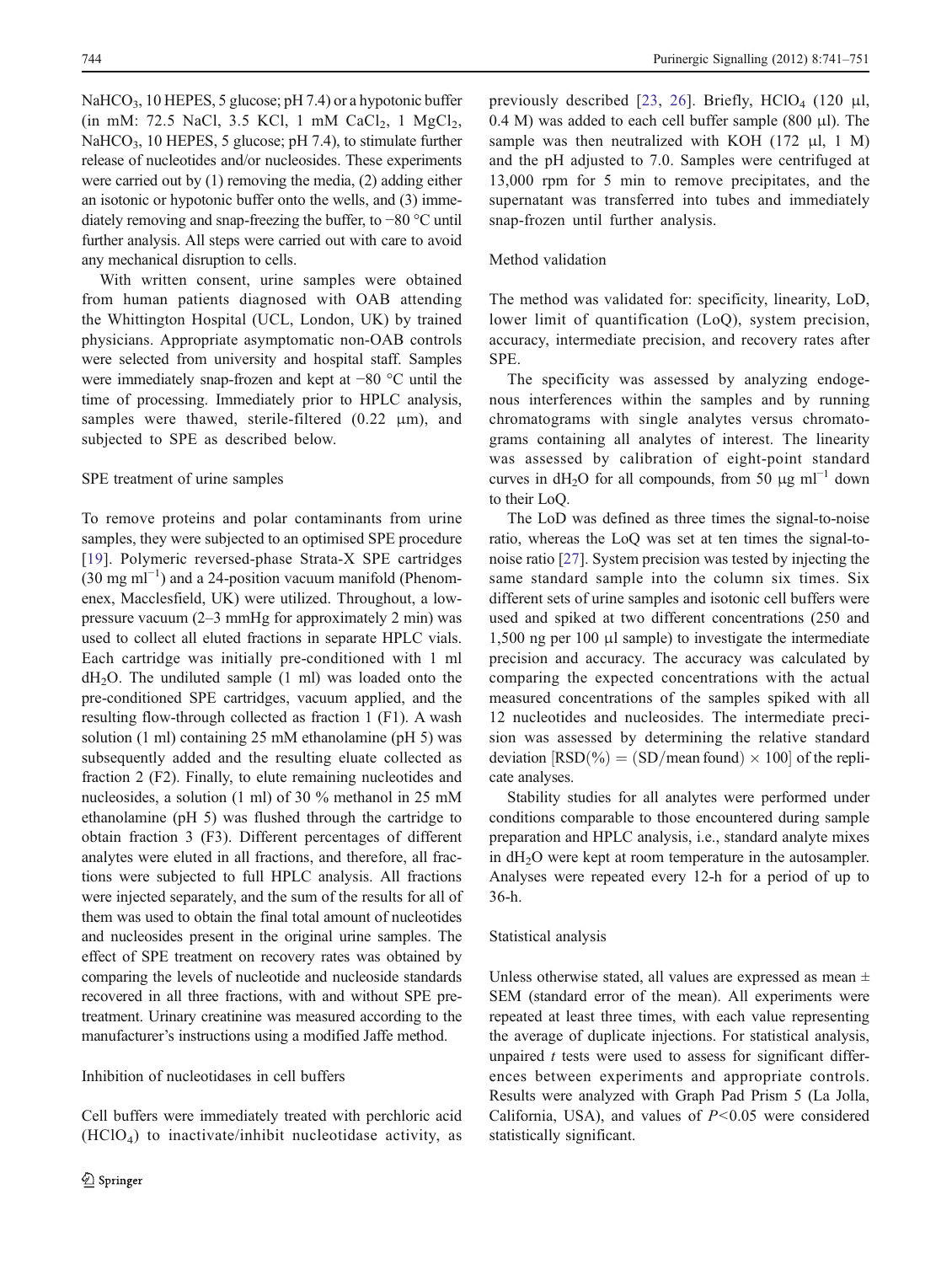#### <span id="page-5-0"></span>Results and discussion

#### HPLC separation

A Synergi polar-RP column was chosen to separate various nucleotides and nucleosides. Nucleosides consist of a nitrogenous base and sugar, while nucleotides consist of a nitrogenous base, sugar, and phosphate group. The phosphate group on the nucleotide makes the compound extremely polar. The nitrogenous bases in the compounds used here are all purines which are heterocyclic aromatic organic compounds consisting of a pyrimidine ring fused to an imidazole ring. The best column separation of nucleosides and nucleotides depends upon the column's phase. A column that provides low hydrophobicity and a high polar and aromatic selectivity enhances separation.

Two of the nucleosides analyzed, guanosine and adenosine, are highly polar in nature and are, in essence, not retained on reversed-phase columns by organic solvents. This problem can be overcome by running these compounds in very polar mobile phases, and, in this study, we used a buffer containing an ACN gradient (2–30 %). The mobile phase was also maintained at pH 6 to ensure all nucleotides and nucleosides remained in their uncharged forms, therefore increasing their retention time. However, at this pH, the lone pair of electrons on the nitrogen atoms may act as a base and interact with the silanol group in the stationary phase of the column to cause "peak tailing". Hence, an ionpairing agent (TBAHS) was added to the mobile phase in attempt to reduce this tailing for some of the nucleotides and nucleosides (Fig. [1\)](#page-4-0). Agents such as TBAHS have been used in previous studies utilizing UV-coupled separation methods [[19,](#page-9-0) [21](#page-9-0)].

Figure [1](#page-4-0) shows an HPLC chromatogram for the separation of a standard aqueous mixture (50  $\mu$ g ml<sup>-1</sup>) of all analytes of interest (ATP, ADP, AMP, Ado, GTP, GDP,

GMP, Gua, UTP, UDP, UMP, and Uri). The HPLC method employed here provides a simple technique to simultaneously determine the concentration of all nucleotides and nucleosides using UV detection at 254 nm. We identified all analytes on the basis of their retention time (Table [1](#page-2-0)). Separation of other structurally related purine bases (e.g., uric acid, hypoxanthines, xanthines) was not attempted in this study. The total analysis time was 35 min per sample comprised of a column run time of 22 min and a post-run stabilization time of approximately 13 min. Although shorter stabilization periods have been reported in the literature [[21\]](#page-9-0), a time of less than 13 min resulted in substantial overlap of the GTP/UTP and UDP/GDP peaks in our hands. Despite this, 35 min is still substantially shorter than other published methods that analyzed multiple compounds in a single run  $(≥1 h)$  [[20,](#page-9-0) [25](#page-9-0), [28](#page-9-0)–[30\]](#page-9-0).

Development of the urine sample SPE treatment

Biological samples often present with high levels of protein and polar contaminants, which makes the determination of nucleotide and nucleoside concentration difficult. A standard approach for eliminating proteins is to precipitate with organic solvents [\[31](#page-9-0)]. We attempted this by mixing equal volumes of ACN and sample and then filtering out the precipitates; this approach did not significantly improve the shape of the chromatogram, likely due to interfering polar compounds being retained in the samples. In other studies, reversed-phase SPE columns were used to pre-treat complex biological samples such as cerebrospinal fluid [[19\]](#page-9-0). However, using Strata X SPE columns according to manufacturer's recommendations, a high proportion of analytes were retained leading to low recovery values. Consequently, we optimized the protocol by pre-conditioned the columns by first adding dH2O, after which samples were loaded, and the flow-through collected as F1. Elution of nucleotides and nucleosides was evaluated by addition of 25 mM

Fig. 1 Representative chromatogram of a standard aqueous mixture of 12 nucleotides and nucleosides (50  $\mu$ g ml<sup>-1</sup>) separated and analyzed using ion-pair reversed-phase HPLC coupled to a UV detector (set at 254 nm). Identities of the relevant peaks are:  $(1)$  Uri,  $(2)$ Gua, (3) UMP, (4) GMP, (5) Ado, (6) AMP, (7) UDP, (8) GDP, (9) ADP, (10) GTP, (11) UTP, (12) ATP

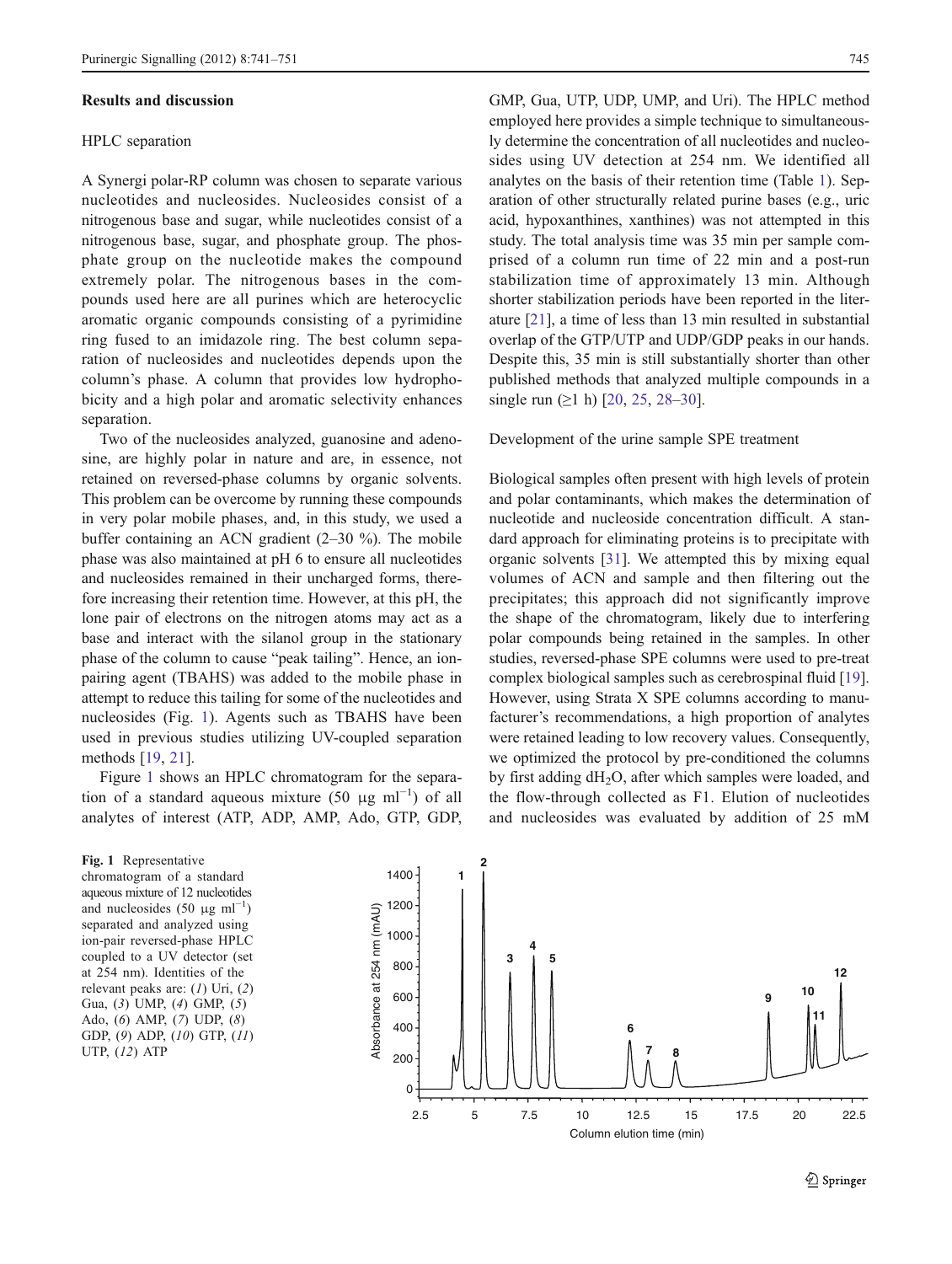ethanolamine at three different pH values: 5.0, 6.0, and 7.0. The resulting elution fractions were collected as F2. All remaining compounds were then eluted using 30 % methanol in the different ethanolamine solutions (pH 5, 6, and 7), constituting F3. The three fractions were injected into the HPLC system separately and the results pooled to calculate the total amount of nucleotides and nucleosides present in the original samples.

As shown in Table [2](#page-5-0), optimal results were obtained for both F2 and F3 when using ethanolamine at pH 5.0. Recovery values ranged from 98.8 % to 104.4 % with the exception of Uri which yielded 130.8 %. Unusually high yields may be explained by the presence of other lowmolecular-weight compounds remaining in the samples and forming complexes with the nucleotides and nucleosides to give a higher UV-absorbance than expected [\[19](#page-9-0)]. The recovery values for the other nucleotides and nucleosides present suggest it is unlikely that Uri is co-eluting or co-determining with other nucleotide/nucleoside analytes. However, the small peak observed immediately ahead of the Uri peak (see Fig. [1](#page-4-0)) is potentially contributing to the unusually high yield obtained for this analyte. Hence, to control for any inaccuracies, all final SPE yields were normalized to correct for these values. This peak was not further investigated. F1 and F2 contained different proportions of nucleotides and nucleosides, whereas F3 primarily contained Ado (results not shown), and therefore all three individually analyzed fractions were pooled into one final value.

Table 2 Total recovery of nucleotides and nucleosides from urine samples spiked with a standard mixture of all compounds of interest (1,500 ng) after Strata X SPE pre-treatment

| Analyte    | Recovery $(\% )$<br>pH 5.0 | Recovery $(\% )$<br>pH 6.0 | Recovery $(\% )$<br>pH 7.0 |
|------------|----------------------------|----------------------------|----------------------------|
| ATP        | 100.2                      | 100.9                      | 99.6                       |
| ADP        | 99.9                       | 104.0                      | 100.2                      |
| AMP        | 98.8                       | 100.8                      | 99.1                       |
| Ado        | 99.4                       | 102.2                      | 99.9                       |
| <b>GTP</b> | 100.5                      | 105.6                      | 106.3                      |
| GDP        | 104.4                      | 108.5                      | 111.2                      |
| <b>GMP</b> | 99.2                       | 101.4                      | 98.8                       |
| Gua        | 100.4                      | 102.7                      | 102.4                      |
| <b>UTP</b> | 103.8                      | 106.0                      | 105.5                      |
| <b>UDP</b> | 100.8                      | 103.1                      | 102.4                      |
| <b>UMP</b> | 99.0                       | 100.9                      | 80.7                       |
| Uri        | 130.8                      | 132.4                      | 131.9                      |
|            |                            |                            |                            |

Data shown summarizes the overall recovery achieved in all three pooled fractions (F1, 2, and 3). The recovery of analytes in F2 and F3 was tested using 25 mM ethanolamine at three different pH values (5.0, 6.0, 7.0) and the results pooled together with fraction 1. Data are the mean of three separate experiments  $(n=3)$ 

#### Method validation

The specificity of the method was tested for endogenous interference from samples. Although urine samples presented interfering peaks and were first purified by SPE, cell buffers did not, and hence, were analyzed directly by HPLC-UV (as shown in Fig. 2).

Calibration curves were obtained by using linear regression analysis of eight-point concentration curves (not shown). The regression parameters, including slope, intercept, and correlation coefficient (r), are shown in Table [1.](#page-2-0) The r values were good (0.9999 for AMP to 0.9880 for Uri), and linearity was checked for the range of concentrations from 50  $\mu$ g ml<sup>-1</sup> down to the LoQ of the respective nucleotides and nucleosides. LoD values ranged from as low as 0.89 nM for Ado up to 4.56 nM of UDP (Table [1](#page-2-0)). LoQ values were found to be from 2.97 nM for Ado up to 15.22 nM for UDP (Table [1\)](#page-2-0). LoQ values established here are substantially lower than those reported in previous studies using a coupled-column [[32\]](#page-9-0), or standard UV-coupled HPLC [\[28](#page-9-0), [32](#page-9-0), [33\]](#page-9-0). Specifically, the values for ATP, ADP, Ado, GTP, GDP, and GMP are one order of magnitude lower than those of one recent publication [\[21](#page-9-0)]. Moreover, although not all relevant nucleotides and nucleosides were analyzed, a recent LC-MS-based study by Buescher and colleagues reported similar LoQ values for ATP, ADP, AMP, GTP, and GMP to those found here [[34\]](#page-9-0). Additional pre-treatment of samples (e.g., drying–resuspension or lyophilization) could be beneficial in cases in which the analytes of interest are below the LoQ of the technique presented here.

To check the system's precision, six replicate analyses of the standards were carried out. The percentage RSD ranged between 0.08 and 0.87 indicating satisfactory precision for analysis [\[27](#page-9-0)].

The accuracy of the protocol was determined for each analyte by performing recovery analysis of six cell buffer samples independently spiked with two different concentrations of standards containing all 12 nucleotides and nucleosides (Fig. 2). As shown in Table 3, the accuracy varied from 80.66 % up to 115.20 %, a satisfactory level for this method. Moreover, the intermediate precision of the method (1.22 % and 11.48 % RSD) was also found to be satisfactory [[27\]](#page-9-0).

In order to simulate the sample preparation and autosampler conditions, the stability of all nucleotides and nucleosides was assessed by storing standard mixtures at room temperature and then analyzing them at 12-h intervals over a 36-h period. All compounds remained stable for up to 12-h in these conditions, whereas some nucleotides (i.e., ATP, AMP, and GTP) showed significant degradation or higher levels (i.e., UTP, UDP, GMP, and Gua) after 12and 24-h intervals (not shown). This indicates that samples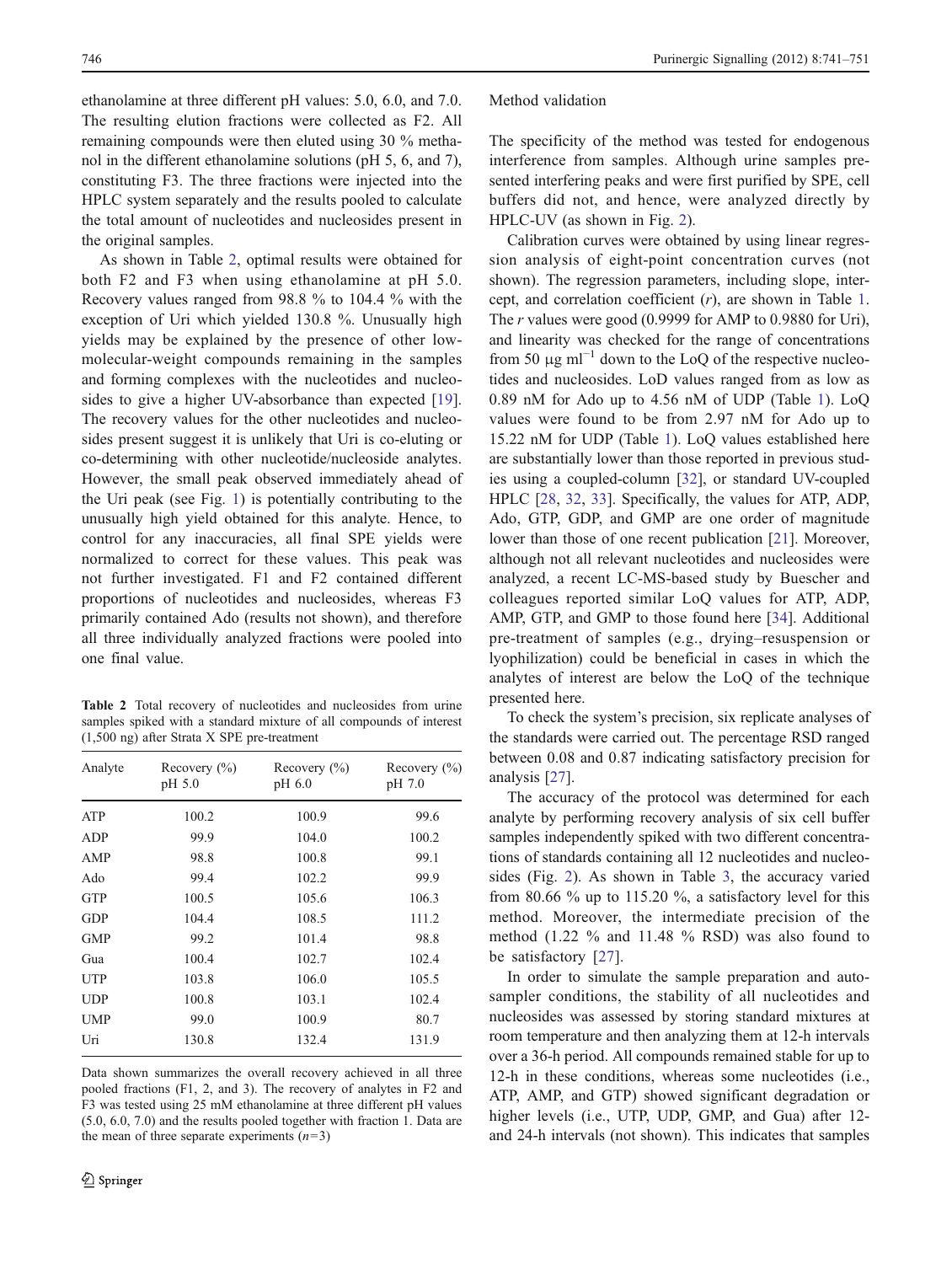<span id="page-7-0"></span>Fig. 2 Representative HPLC-UV chromatograms of (a) normal hypotonic cell buffer sample and (b) hypotonic cell culture buffer sample spiked with a standard mixture of all analytes of interest (1,500 ng). Identities of the relevant peaks are:  $(1)$  Uri, (2) Gua, (3) UMP, (4) GMP, (5) Ado, (6) AMP, (7) UDP, (8) GDP, (9) ADP, (10) GTP, (11) UTP, (12) ATP



Table 3 Accuracy and intermediate precision of the HPLC-UV separation method

| Compound   | Spiked $(250 \text{ ng})$ |        | Spiked $(1500 \text{ ng})$ |        |
|------------|---------------------------|--------|----------------------------|--------|
|            | Accuracy $(\% )$          | RSD(%) | Accuracy $(\% )$           | RSD(%) |
| <b>ATP</b> | 93.32                     | 3.15   | 93.32                      | 2.23   |
| ADP        | 92.39                     | 10.67  | 93.42                      | 5.33   |
| AMP        | 92.87                     | 4.37   | 93.31                      | 1.30   |
| Ado        | 97.35                     | 2.47   | 93.34                      | 1.93   |
| <b>GTP</b> | 97.10                     | 11.48  | 87.33                      | 9.89   |
| GDP        | 102.58                    | 3.22   | 96.52                      | 2.70   |
| <b>GMP</b> | 100.48                    | 1.77   | 95.32                      | 1.89   |
| Gua        | 115.20                    | 5.60   | 85.24                      | 2.82   |
| UTP        | 92.24                     | 11.48  | 95.84                      | 5.75   |
| UDP        | 112.37                    | 1.22   | 99.43                      | 2.76   |
| <b>UMP</b> | 100.76                    | 1.67   | 95.96                      | 1.84   |
| Uri        | 80.66                     | 3.10   | 82.96                      | 5.91   |

Isotonic cell buffer samples were spiked with either 250 or 1,500 ng of a standard mixture of all nucleotides and nucleosides of interest. For further information, see the "[Results and discussion.](#page-4-0)" Data are the mean of six separate experiments  $(n=6)$ 

should not be left at room temperature, or in the autosampler, for longer than 12-h prior to analysis. If this cannot be

4 6 810 12 14 16 18 20 22

Column elution time (min)

achieved in future studies, it is recommended that a refrig-

#### Inhibition of nucleotidases

erated autosampler be employed.

Some biological fluids and samples may contain membranebound and/or soluble nucleotidases [[35\]](#page-9-0). To prevent enzymatic degradation of nucleotides and nucleosides, nucleotidase activity was inhibited by acid-treatment [\[23](#page-9-0), [26\]](#page-9-0). To restore a neutral pH to samples, the  $HClO<sub>4</sub>$  was neutralized with KOH, producing a precipitate that needed to be removed from the samples by centrifugation. It is likely that, despite our efforts to completely remove these precipitates, they continued to form over time as compounds adsorbed to the remaining perchlorate [[36\]](#page-9-0). It was noted that, for some analytes, this treatment increased the area under the peak and modified the retention times, and hence, we normalized for these effects by also treating the standards with  $HClO<sub>4</sub>/$ KOH. Alternative methods for inhibiting nucleotidases are available. For example, focused microwave radiation has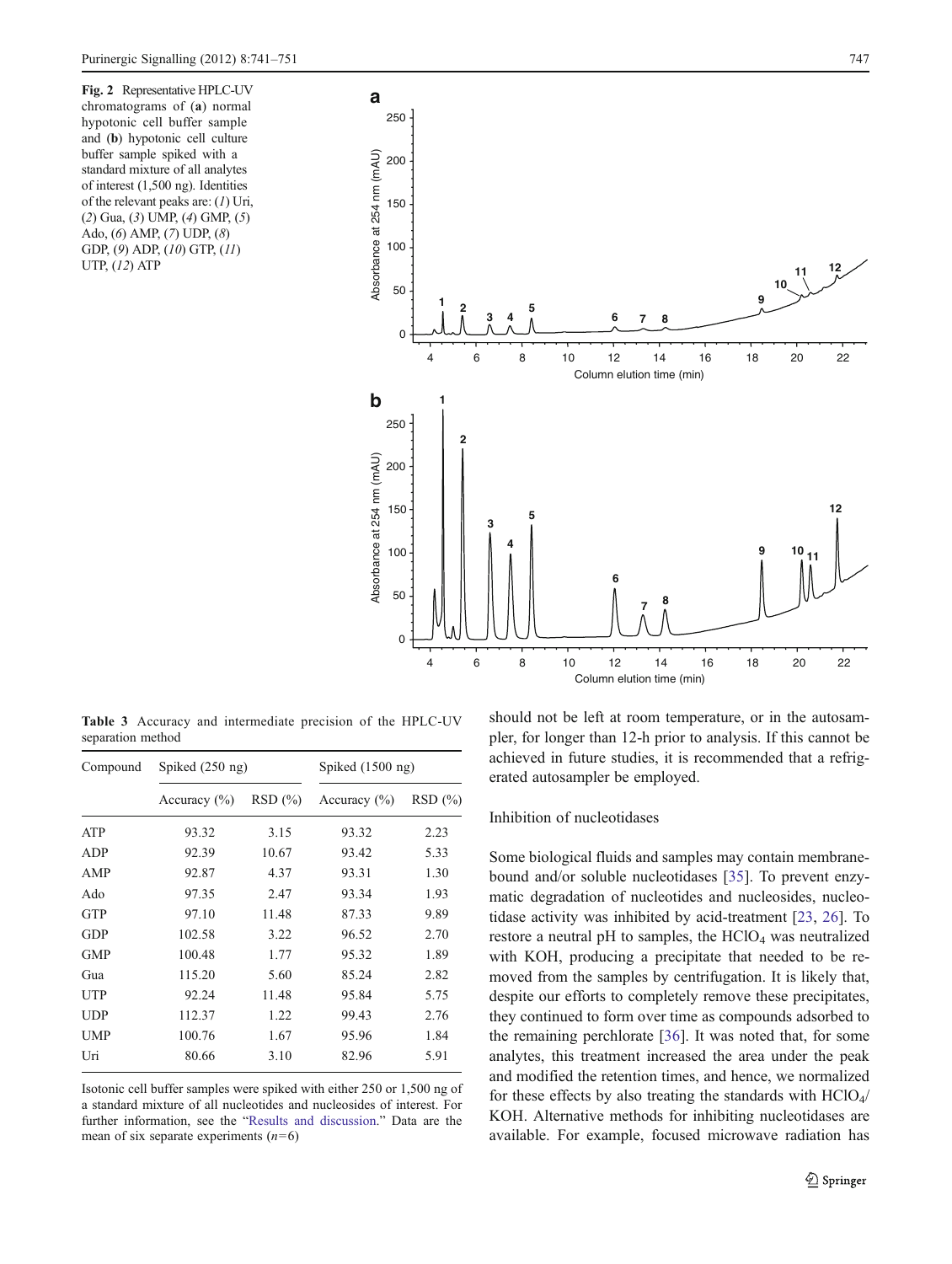<span id="page-8-0"></span>been shown to rapidly and irreversibly inactivate nucleotidases [\[37](#page-9-0)] and several ectonucleotidase inhibitors, including ARL67156 are available [[38\]](#page-9-0). Unfortunately, the relatively high cost of such inhibitors precludes their use in large-scale studies. Heat inactivation has been used to treat tissue culture samples, as adenosine nucleotides can withstand the high temperatures required to inactivate nucleotidases [\[39\]](#page-9-0).

Analysis of in vitro samples: nucleotide and nucleoside release from a renal cell line

Epithelial cells are known to release adenosine and uridine nucleotides under both basal and stimulated conditions. Tatur and colleagues used an ion-pair reversed-phased HPLC technique to quantify extracellular nucleotides and nucleosides released from A549 lung epithelial cells [\[40](#page-9-0)]. They showed ATP, ADP, UTP, and UDP release were all increased following hypotonic shock, with no changes in AMP and Ado levels. Primary cultures of human renal epithelia (proximal tubule, mixed cortical and polycystic kidney cells) have also been shown to release ATP and other nucleotides, including diadenosine pentaphosphate and hexaphosphate after hypotonic stimulation [\[41](#page-9-0), [42](#page-10-0)]. Moreover, Schwiebert et al. reported the release of low concentrations (nanomolars to picomolars) of ATP from native cortical collecting duct (CCD) cells that increased after hypotonic stimulation [[43\]](#page-10-0). Once normalized to cellular protein levels (a measure of cell number), our results indicated that all 12 nucleotides and nucleosides were present in isotonic and hypotonic buffers that had been in contact with the cells (Table [4](#page-7-0)). To ensure that the differences in levels of

Table 4 Nucleotide and nucleoside release from M1 renal cells under isotonic and hypotonic buffer conditions

| Compound   | M1 CCD isotonic buffer | M1 CCD hypotonic buffer    |
|------------|------------------------|----------------------------|
| ATP        | $0.39 \pm 0.10$        | $1.20 \pm 0.25^{\text{a}}$ |
| ADP        | $0.11 \pm 0.03$        | $0.20 \pm 0.03$            |
| AMP        | $0.08 \pm 0.01$        | $0.34 \pm 0.08^a$          |
| Ado        | $0.08 \pm 0.01$        | $0.30 \pm 0.10^a$          |
| <b>GTP</b> | $0.51 \pm 0.08$        | $0.35 \pm 0.01$            |
| GDP        | $0.19 \pm 0.02$        | $0.087 \pm 0.004^a$        |
| <b>GMP</b> | $0.10\pm0.06$          | $0.40 \pm 0.05^{\text{a}}$ |
| Gua        | $0.11 \pm 0.02$        | $0.67 \pm 0.18^a$          |
| UTP        | $0.63 \pm 0.10$        | $0.86 \pm 0.39$            |
| <b>UDP</b> | $0.07 \pm 0.03$        | $0.21 \pm 0.08$            |
| <b>UMP</b> | $0.21 \pm 0.04$        | $0.60 \pm 0.17^a$          |
| Uri        | $0.74 \pm 0.12$        | $0.88 \pm 0.26$            |
|            |                        |                            |

Data are expressed as nM  $\mu$ g<sup>-1</sup> protein and are means ± SEM  $(n=18)$ 

 $a<sup>a</sup>$  Values that are significantly different from isotonic buffer (unpaired  $t$ test;  $P < 0.05$ ). For further information, see the "[Results and discussion](#page-4-0)"

nucleotides and nucleosides following stimulation were unlikely to originate from degradation pathways, but from immediate release from cells, nucleotidases were inhibited by acid-treating samples immediately prior to analysis. Cell viability was confirmed by trypan blue exclusion staining and morphological assessment (data not shown).

To the best of our knowledge, our study is the first to simultaneously measure an increase in ATP, AMP, Ado, GMP, Gua, and UMP and a decrease in GDP, following hypotonic challenge of a renal cell line. No changes were observed in ADP, GTP, UTP, UDP, and Uri levels (Table [4\)](#page-7-0). In general agreement with previous observations of low nanomolar release in basal conditions [[43\]](#page-10-0), the ATP concentration, prior to normalization to the protein level, ranged from 110 nM under basal (isotonic) conditions to 370 nM after hypotonic stimulation. However, these values are lower than those reported in some studies  $(0.5-2 \mu M; 42]$ . This discrepancy may be explained by differences in cell type used, cell numbers, or the degree of increase in hypotonicity. All publications concur in reporting higher levels of ATP release following hypotonic stimulation, a condition likened to the process of stretch in the lumen of the nephron.

Due to the complexity and wide distribution of P1Rs and P2Rs in the kidney, the physiological significance of increased levels of nucleotides and nucleosides remains largely undefined. A recent review highlighted the implications for regulation of transport mechanisms for sodium, potassium, and other ions [[44\]](#page-10-0). Others have proposed that the renal hemodynamic function and microvasculature are also regulated by P1Rs and P2Rs [\[6](#page-9-0), [7](#page-9-0)]. This HPLC technique will

Table 5 Levels of nucleotides and nucleosides in urine from OAB patients and asymptomatic non-OAB controls

| Compound   | Asymptomatic non-OAB | OAB                      |
|------------|----------------------|--------------------------|
| ATP        | $19 \pm 12$          | $38 + 18$                |
| ADP        | $194 \pm 73$         | $165 \pm 26$             |
| AMP        | $31 \pm 5$           | $128 + 47$               |
| Ado        | $71 + 48$            | $2,840 \pm 1094^{\circ}$ |
| <b>GTP</b> | $500 \pm 146.5$      | $1,429 \pm 630$          |
| GDP        | $1,157 \pm 577$      | $1,312 \pm 534$          |
| GMP        | $55 \pm 18$          | $283 \pm 110$            |
| Gua        | $4,890 \pm 2039$     | $3,690 \pm 1149$         |
| <b>UTP</b> | $225 \pm 144$        | $190 \pm 69$             |
| <b>UDP</b> | $241 \pm 80$         | $464 \pm 259$            |
| UMP        | $2,260\pm816$        | $908 \pm 260^{\circ}$    |
| Uri        | $192 \pm 92$         | $486 \pm 155$            |

Data are expressed as pM mg<sup>-1</sup> creatinine  $dL^{-1}$  and are means  $\pm$  SEM  $(n=33$  for OAB;  $n=11$  for non-OAB controls)

<sup>a</sup> Values that are significantly different from asymptomatic non-OAB control (unpaired t test;  $P < 0.05$ ). For further information, see the "[Results and discussion](#page-4-0)"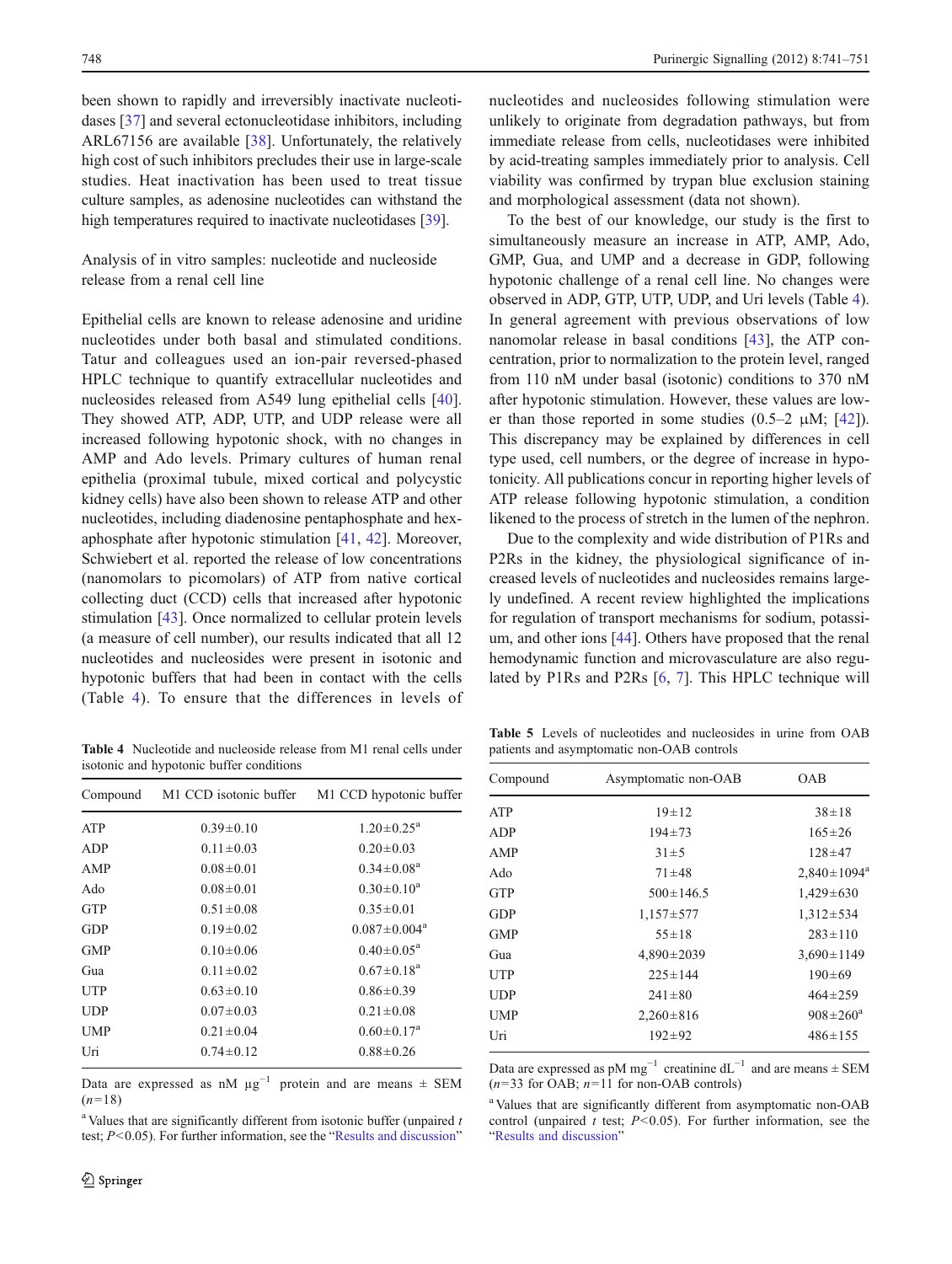<span id="page-9-0"></span>facilitate further in vitro and in vivo studies into the role of multiple nucleotides and nucleosides in kidney function.

#### Analysis of biological samples: urine from OAB patients

Historically, nucleotide analysis of the urine of cancer patients has shown differences in levels of some purines and pyrimidines in comparison to those of healthy controls [30, [45](#page-10-0)–[47\]](#page-10-0). These compounds may originate from either increased turnover of different types of RNA [[47\]](#page-10-0), or from extracellular release from the urinary tract [[48](#page-10-0)–[51\]](#page-10-0). Altered nucleotide and/or nucleoside signalling is also implicated in several other bladder diseases, including OAB [10–14]. In this study, we use our optimized HPLC-UV method to investigate: (1) the viability of detecting all 12 compounds of interest in the urine of OAB and asymptomatic non-OAB control patients and (2) whether urinary ATP and other nucleotides and/or nucleosides levels is altered in the cohort of OAB patients. All analyte levels were normalized to urinary creatinine levels to account for differences in urine concentration [30]. As shown in Table [5,](#page-7-0) all 12 nucleotides and nucleosides were detected in the urine of OAB patients and controls. However, large variations in some of the analytes were observed between individuals, even within the same sample group. A similar level of variation has been reported in the levels of other urinary nucleotides and nucleosides from cancer patients [\[45\]](#page-10-0). Despite an apparent trend towards higher levels of urinary AMP, GTP, GMP, UDP, and Uri in OAB patients, the only significant changes in the urine of these patients were an increase in Ado, and a decrease in UMP ( $P<0.05$ ;  $n\geq11$ ). The variation within patient groups is most likely affecting the significance levels, and thus larger groups will be required to increase the statistical power of further studies.

P1Rs are widely expressed throughout all layers of the urothelium, and while their role remains largely unexplored, a previous study suggested P1Rs modulate exocytosis in umbrella cells [[52](#page-10-0)]. We hypothesize that increased urinary levels of Ado in the OAB group could trigger exocytotic mechanisms, which in turn may cause the exacerbated release of ATP from bladder urothelial cells. This increased urothelial ATP release would ultimately activate P2Rs in sensory afferents, leading to hyperstimulation and the symptoms of OAB [[53](#page-10-0)]. Understanding the effect of decreased UMP and other extracellular guanosine and uridine nucleotides in the urinary tract will require further investigation.

#### Practical application

The method described in this study is rapid and direct, and readily performed using standard HPLC apparatus. Sample preparation and HPLC fractionation and analysis can all be performed in 12-h or less at room temperature without concern

for nucleotide/nucleoside degradation, and hence, this method has the potential to be applied in wide variety of research and clinical environments. Where ready access to HPLC is not available, this technique offers a clear opportunity for costeffective (<£5 per sample; see Online resource 1 in Electronic supplementary material) and focused collaborative research between clinical facilities and more chemically/pharmacologically oriented laboratories, such as our own.

#### Conclusion

In this study, we describe a HPLC-UV method that permits simultaneous quantification of 12 different nucleotides and nucleosides in in vitro and biological samples. Validation of the method indicates it has good specificity, linearity, LoQ, LoD, system precision, accuracy, and intermediate precision. The sensitivity of the method is similar to, or better than, previous reports, yet the number of analytes per run are significantly higher than similar systems using the same detector and provides shorter run times. The protocol was successfully used to detect differences in low levels of nucleotides and nucleosides in all samples. Moreover, this method can be further adapted to detect other relevant endogenous nucleotides and nucleosides of interest. This analytical technique may not only contribute to our understanding of the physiology and pathophysiology of the lower urinary tract but also prove particularly useful in studying nucleotide and nucleoside levels in other organs or systems.

Acknowledgments The Wellcome Trust, The Bloomsbury Consortium (University of London) and St. Peter's Trust for Kidney, Bladder, and Prostate research supported this work.

Conflict of interest Scott Wildman and James Malone-Lee received support from Pfizer Ltd., during 2010/2011.

Open Access This article is distributed under the terms of the Creative Commons Attribution License which permits any use, distribution, and reproduction in any medium, provided the original author(s) and the source are credited.

#### References

- 1. Bodin P, Burnstock G (2001) Purinergic signalling: ATP release. Neurochem Res 26:959–969
- 2. Corriden R, Insel PA (2010) Basal release of ATP: an autocrineparacrine mechanism for cell regulation. Sci Signal 3:re1
- 3. Praetorius HA, Leipziger J (2009) ATP release from non-excitable cells. Purinergic Signal 5:433–446
- 4. Burnstock G (2006) Purinergic signalling. Br J Pharmacol 147 (Suppl 1):S172–S181
- 5. Burnstock G (2007) Physiology and pathophysiology of purinergic neurotransmission. Physiol Rev 87:659–797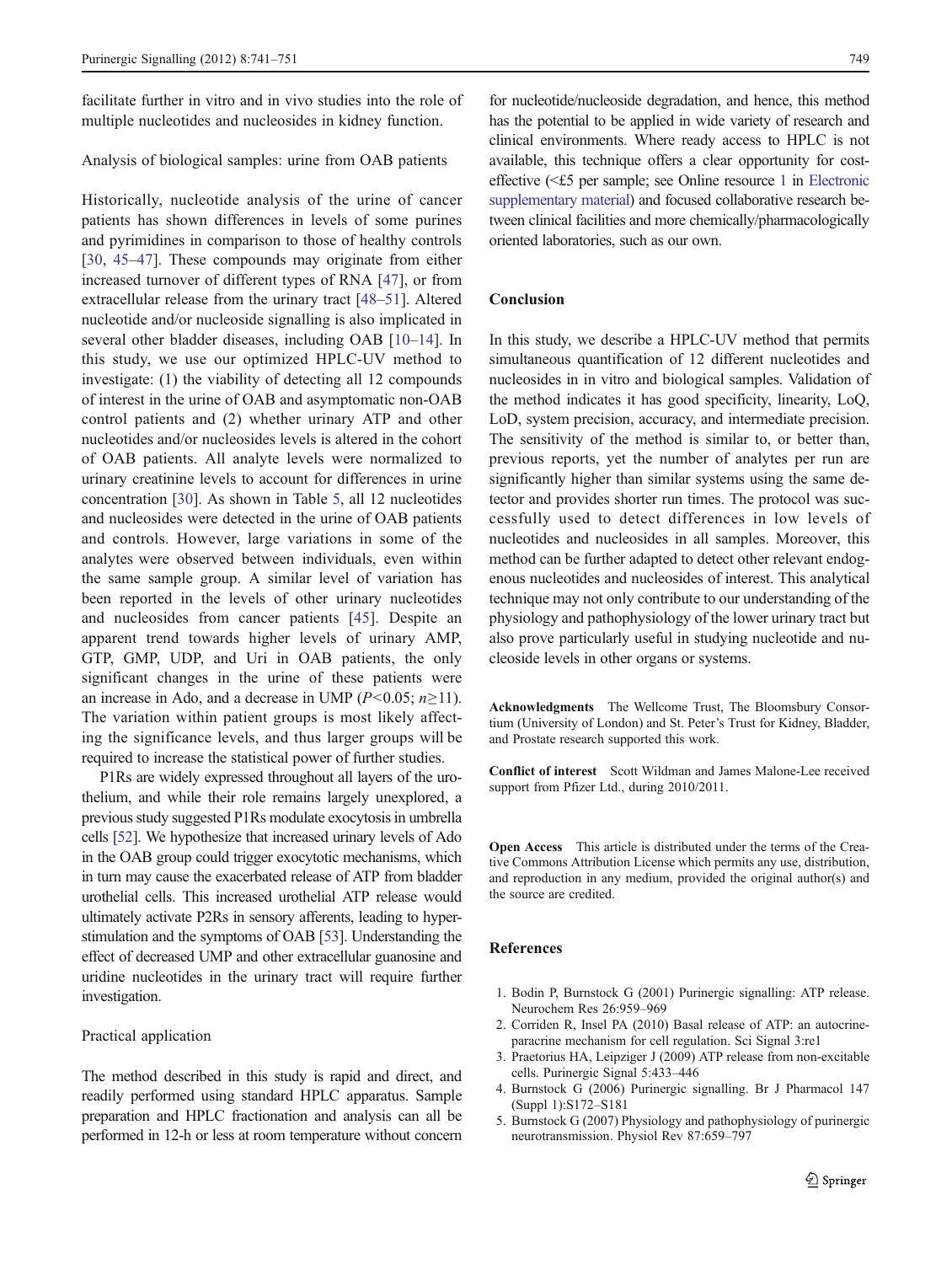- <span id="page-10-0"></span>6. Crawford C, Kennedy-Lydon TM, Callaghan H, Sprott C, Simmons RL, Sawbridge L, Syme HM, Unwin RJ, Wildman SS, Peppiatt-Wildman CM (2011) Extracellular nucleotides affect pericyte-mediated regulation of rat in situ vasa recta diameter. Acta Physiol (Oxf) 202:241–251
- 7. Inscho EW (2009) ATP, P2 receptors and the renal microcirculation. Purinergic Signal 5:447–460
- 8. Praetorius HA, Leipziger J (2010) Intrarenal purinergic signaling in the control of renal tubular transport. Annu Rev Physiol 72:377–393
- 9. Burnstock G (2006) Pathophysiology and therapeutic potential of purinergic signaling. Pharmacol Rev 58:58–86
- 10. Sugaya K, Nishijima S, Kadekawa K, Miyazato M, Mukouyama H (2009) Relationship between lower urinary tract symptoms and urinary ATP in patients with benign prostatic hyperplasia or overactive bladder. Biomed Res 30:287–294
- 11. Cheng Y, Mansfield KJ, Allen W, Walsh CA, Burcher E, Moore KH (2010) Does adenosine triphosphate released into voided urodynamic fluid contribute to urgency signaling in women with bladder dysfunction? J Urol 183:1082–1086
- 12. Kumar V, Chapple CR, Rosario D, Tophill PR, Chess-Williams R (2010) In vitro release of adenosine triphosphate from the urothelium of human bladders with detrusor overactivity, both neurogenic and idiopathic. Eur Urol 57:1087–1092
- 13. Sun Y, Chai TC, Sun Y, Keay S, De Deyne PG, Chai TC (2006) Augmented extracellular ATP signaling in bladder urothelial cells from patients with interstitial cystitis. Am J Physiol Cell Physiol 290:C27–C34
- 14. Sun Y, Keay S, De Deyne PG, Chai TC (2001) Augmented stretch activated adenosine triphosphate release from bladder uroepithelial cells in patients with interstitial cystitis. J Urol 166:1951–1956
- 15. Gever JR, Cockayne DA, Dillon MP, Burnstock G, Ford AP (2006) Pharmacology of P2X channels. Pflugers Arch 452:513–537
- 16. von Kugelgen I (2006) Pharmacological profiles of cloned mammalian P2Y-receptor subtypes. Pharmacol Ther 110:415–432
- 17. von Kugelgen I, Wetter A (2000) Molecular pharmacology of P2Yreceptors. Naunyn Schmiedebergs Arch Pharmacol 362:310–323
- 18. Neufeld HA, Towner RD, Pace J (1975) A rapid method for determining ATP by the firefly luciferin-luciferase system. Experientia 31:391–392
- 19. Czarnecka J, Cieslak M, Michal K (2005) Application of solid phase extraction and high-performance liquid chromatography to qualitative and quantitative analysis of nucleotides and nucleosides in human cerebrospinal fluid. J Chromatogr B Anal Technol Biomed Life Sci 822:85–90
- 20. Gill BD, Indyk HE (2007) Development and application of a liquid chromatographic method for analysis of nucleotides and nucleosides in milk and infant formulas. Int Dairy J 17:596–605
- 21. Zur NS, Eason R, Doney AS, Frenguelli BG (2009) An ion-pair reversed-phase HPLC method for determination of fresh tissue adenine nucleotides avoiding freeze–thaw degradation of ATP. Anal Biochem 388:108–114
- 22. Cordell RL, Hill SJ, Ortori CA, Barrett DA (2008) Quantitative profiling of nucleotides and related phosphate-containing metabolites in cultured mammalian cells by liquid chromatography tandem electrospray mass spectrometry. J Chromatogr B Anal Technol Biomed Life Sci 871:115–124
- 23. Vinas P, Campillo N, Melgarejo GF, Vasallo MI, Lopez-Garcia I, Hernandez-Cordoba M (2010) Ion-pair high-performance liquid chromatography with diode array detection coupled to dual electrospray atmospheric pressure chemical ionization time-offlight mass spectrometry for the determination of nucleotides in baby foods. J Chromatogr A 1217:5197–5203
- 24. Yamaoka N, Kudo Y, Inazawa K, Inagawa S, Yasuda M, Mawatari K, Nakagomi K, Kaneko K (2010) Simultaneous determination of nucleosides and nucleotides in dietary foods and beverages using

 $\textcircled{2}$  Springer

ion-pairing liquid chromatography-electrospray ionization-mass spectrometry. J Chromatogr B Anal Technol Biomed Life Sci 878:2054–2060

- 25. Yang FQ, Li DQ, Feng K, Hu DJ, Li SP (2010) Determination of nucleotides, nucleosides and their transformation products in Cordyceps by ion-pairing reversed-phase liquid chromatographymass spectrometry. J Chromatogr A 1217:5501–5510
- 26. Manfredi G, Yang L, Gajewski CD, Mattiazzi M (2002) Measurements of ATP in mammalian cells. Methods 26:317–326
- 27. Committee for Proprietary Medicinal Products (1995) Validation of analytical procedures: text and methodology-Q2(R1). International Conference of Harmonisation CPMP/ICH/381/95: 1–13
- 28. Cichna M, Raab M, Daxecker H, Griesmacher A, Muller MM, Markl P (2003) Determination of fifteen nucleotides in cultured human mononuclear blood and umbilical vein endothelial cells by solvent generated ion-pair chromatography. J Chromatogr B Anal Technol Biomed Life Sci 787:381–391
- 29. Katayama M, Matsuda Y, Shimokawa K, Tanabe S, Kaneko S, Hara I, Sato H (2001) Simultaneous determination of six adenyl purines in human plasma by high-performance liquid chromatography with fluorescence derivatization. J Chromatogr B: Biomed Sci Appl 760:159–163
- 30. Xu G, Di Stefano C, Liebich HM, Zhang Y, Lu P (1999) Reversedphase high-performance liquid chromatographic investigation of urinary normal and modified nucleosides of cancer patients. J Chromatogr B: Biomed Sci Appl 732:307–313
- 31. Mathies JC, Austin MA (1980) Modified acetonitrile proteinprecipitation method of sample preparation for drug assay by liquid chromatography. Clin Chem 26:1760
- 32. Zheng Y, Xu G, Yang J, Zhao X, Pang T, Kong H (2005) Determination of urinary nucleosides by direct injection and coupled-column high-performance liquid chromatography. J Chromatogr B Anal Technol Biomed Life Sci 819:85–90
- 33. Svensson JO, Jonzon B (1990) Determination of adenosine and cyclic adenosine monophosphate in urine using solid-phase extraction and high-performance liquid chromatography with fluorimetric detection. J Chromatogr 529:437–441
- 34. Buescher JM, Moco S, Sauer U, Zamboni N (2010) Ultrahigh performance liquid chromatography-tandem mass spectrometry method for fast and robust quantification of anionic and aromatic metabolites. Anal Chem 82:4403–4412
- 35. Todorov LD, Mihaylova-Todorova S, Westfall TD, Sneddon P, Kennedy C, Bjur RA, Westfall DP (1997) Neuronal release of soluble nucleotidases and their role in neurotransmitter inactivation. Nature 387:76–79
- 36. Wiener S, Wiener R, Urivetzky M, Meilman E (1974) Coprecipitation of ATP with potassium perchlorate: the effect of the firefly enzyme assay of ATP in tissue and blood. Anal Biochem 59:489–500
- 37. Schneider DR, Felt BT, Rappaport MS, Goldman H (1982) Development and use of a nonrestraining waveguide chamber for rapid microwave radiation killing of the mouse and neonate rat. J Pharmacol Methods 8:265–274
- 38. Levesque SA, Lavoie EG, Lecka J, Bigonnesse F, Sevigny J (2007) Specificity of the ecto-ATPase inhibitor ARL 67156 on human and mouse ectonucleotidases. Br J Pharmacol 152:141–150
- 39. Ozer N, Aksoy Y, Ogus IH (2000) New sample preparation method for the capillary electrophoretic determination of adenylate energy charge in human erythrocytes. J Biochem Biophys Methods 45:141–146
- 40. Tatur S, Kreda S, Lazarowski E, Grygorczyk R (2008) Calciumdependent release of adenosine and uridine nucleotides from A549 cells. Purinergic Signal 4:139–146
- 41. Jankowski V, Karadogan S, Vanholder R, Nofer JR, Herget-Rosenthal S, van der Giet M, Tolle M, Tran TN, Zidek W, Jankowski J (2007) Paracrine stimulation of vascular smooth muscle proliferation by diadenosine polyphosphates released from proximal tubule epithelial cells. Kidney Int 71:994–1000